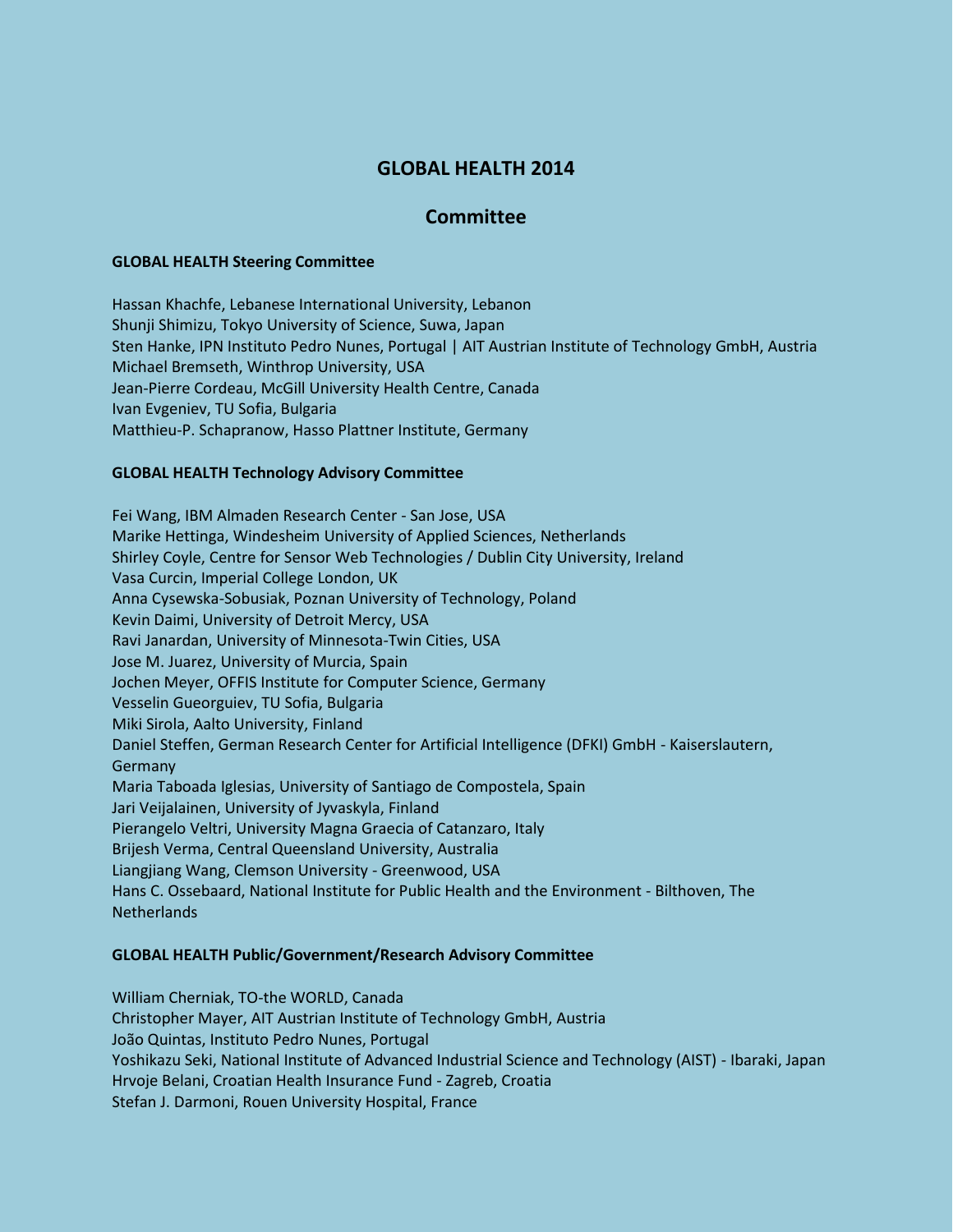Chih-Lin Chi, University of Minnesota-Twin Cities, USA Siddhartha Jonnalagadda, Northwestern University, USA Bin Song, Oracle, Inc., USA Egon L. van den Broek, TNO Technical Sciences - Delft | University of Twente - Enschede | Radboud University Medical Center Nijmegen - Nijmegen, The Netherlands Zhongming Zhao, Vanderbilt University / Medical Center, USA Hua Xu, Vanderbilt University/School of Medicine, The Netherlands

### **GLOBAL HEALTH 2014 Technical Program Committee**

Charlie Abela, University of Malta - Msida, Malta Sachiyo Aburatani, Computational Biology Research Center - National Institute of Advanced Industrial Science and Technology, Japan Esko Alasaarela, University of Oulu, Finland Giner Alor Hernández, Instituto Tecnológico de Orizaba - Veracruz, México Thierry Badard, Centre for Research in Geomatics - Laval University, Canada Hrvoje Belani, Croatian Health Insurance Fund - Zagreb, Croatia Mounir Bousbia-Salah, Badji Mokhtar University - Annaba, Algeria Pamela Briggs, School of Life Sciences / Northumbria University, UK Sabin-Corneliu Buraga, "A. I. Cuza" University, Romania Rita Casadio, Biocomputing Group - University of Bologna, Italy Bolin Chen, University of Saskatchewan, Canada Dechang Chen, Uniformed Services University of the Health Sciences - Bethesda, USA Po-Hsun Cheng, National Kaohsiung Normal University, Taiwan William Cherniak, University of Toronto, Canada Chih-Lin Chi, University of Minnesota-Twin Cities, USA Meyrick Chow, Hong Kong Polytechnic University, Hong Kong Diane Cook, Washington State University, USA Michel Cotsaftis, LACSC/ECE - Paris, France Shirley Coyle, Centre for Sensor Web Technologies / Dublin City University, Ireland Vasa Curcin, Imperial College London, UK Anna Cysewska-Sobusiak, Poznan University of Technology, Poland Kevin Daimi, University of Detroit Mercy, USA Stefan J. Darmoni, Rouen University Hospital, France Lucio Tommaso De Paolis, University of Salento, Italy M. Jamal Deen, McMaster University - Hamilton, Canada Wolfgang Deiters, Fraunhofer Institute for Software and Systems Engineering ISST, Germany Steven A. Demurjian, University of Connecticut, USA Gayo Diallo, University of Bordeaux, France Elton Domnori, Epoka University - Tirana, Albania Julie Doyle, Dundalk Institute of Technology - Dundalk, Ireland Ye Duan, University of Missouri - Columbia, USA Marwan Dwairy, Cross-Cultural Researcher - Nazerat Ellit, Israel Zakaria Elberrichi, Djillali Liabes University, Algeria Frank Emmert-Streib, Queen's University Belfast, UK Paul Fergus, Liverpool John Moores University, UK Aleksandra Fucic, Institute for Medical Research and Occupational Health - Zagreb, Croatia Xiaohing Gao, Middlesex University, UK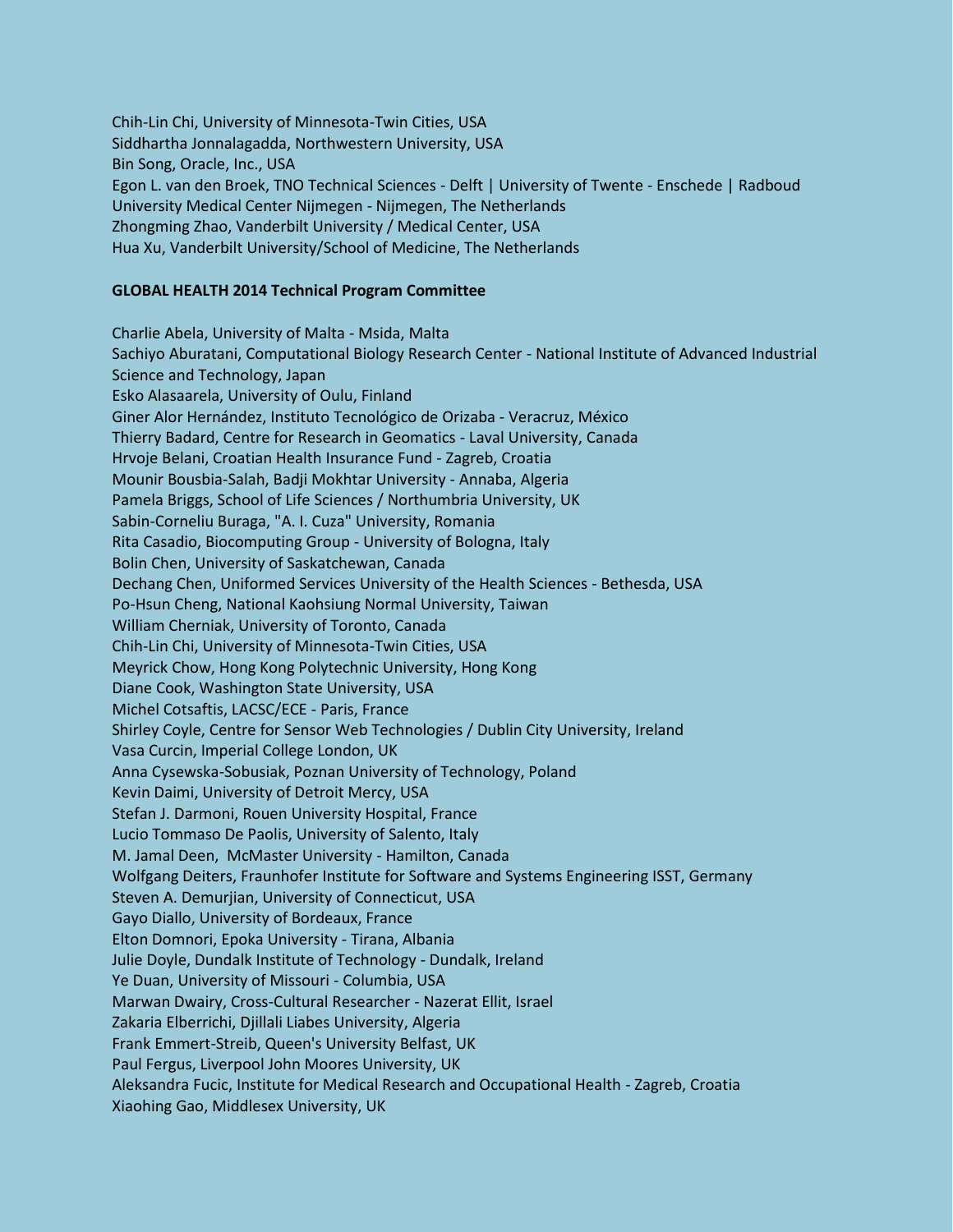Nuno M. Garcia, Lusophone University of Humanities and Technologies - Lisbon, Portugal Bela Genge, Petru Maior University of Tg. Mures, Romania Hassan Ghasemzadeh, University of California Los Angeles (UCLA), USA David Greenhalgh, University of Strathclyde, Scotland Yi-Ke Guo, Imperial College London, UK Martha Harrell, Institute of Mathematical Physics (IMP) - Williamsburg, USA Harry Stewart Hochheiser, University of Pittsburgh, USA Vasant Honavar, Iowa State University - Ames, USA Jun (Luke) Huan, The university of Kansas, USA Kun Huang, Ohio State University, USA Hamidah Ibrahim, Universiti Putra, Malaysia Yoshiro Imai, Kagawa University, Japan Ivan Evgeniev Ivanov, Technical University of Sofia, Bulgaria Ravi Janardan, University of Minnesota-Twin Cities, USA Siddhartha Jonnalagadda, Northwestern University, USA Jose M. Juarez, University of Murcia, Spain Aravind Kailas, University of North Carolina - Charlotte, USA Mehmed Kantardzic, University of Louisville, USA Ayten Karataş, Istanbul Technical University, Turkey Anastasia N. Kastania, Athens University of Economics and Business, Greece Okba Kazar, Biskra University, Algeria Hassan M. Khachfe, Lebanese International University, Lebanon Frank Klawonn, Helmholtz Centre for Infection Research - Braunschweig, Germany Peter Kokol, University of Maribor, Slovenia Antonio Lanatà, University of Pisa, Italy Tao Li, Florida International University, USA Yaohang Li, Old Dominion University, USA Marius George Linguraru, Sheikh Zayed Institute for Pediatric Surgical Innovation, USA Igor Ljubi, University College for Applied Computer Engineering - Zagreb, Croatia Samia Loucif, ALHOSN University, UAE Emilio Luque, University Autonoma of Barcelona (UAB), Spain Zhiyuan Luo, Royal, Royal Holloway University of London, UK Malika Mahoui, IUPUI - Indianapolis, USA Massimiliano Masi, Tiani "Spirit" GmbH, Austria Christopher Mayer, AIT Austrian Institute of Technology GmbH, Austria Jochen Meyer, OFFIS Institute for Computer Science, Germany Christo El Morr, York University, Canada Fleur Mougin, University of Bordeaux, France Radha Nagarajan, University of Arkansas for Medical Sciences, USA Kazumi Nakamatsu, University of Hyogo, Japan Brendan O'Flynn, Tyndall National Institute, Ireland Michael Ochs, The College of New Jersey, USA Carlos Oberdan Rolim, Federal University of Rio Grande do Sul (UFRGS), Brazil Chika Oshima, Japan Society for the Promotion of Science / Faculty of Medicine - Saga University, Japan Chaoyi Pang, CSIRO, Australia Danilo Pani, University of Cagliari, Italy Julien Penders, imec / Holst Centre, The Netherlands George Perry, The University of Texas at San Antonio, USA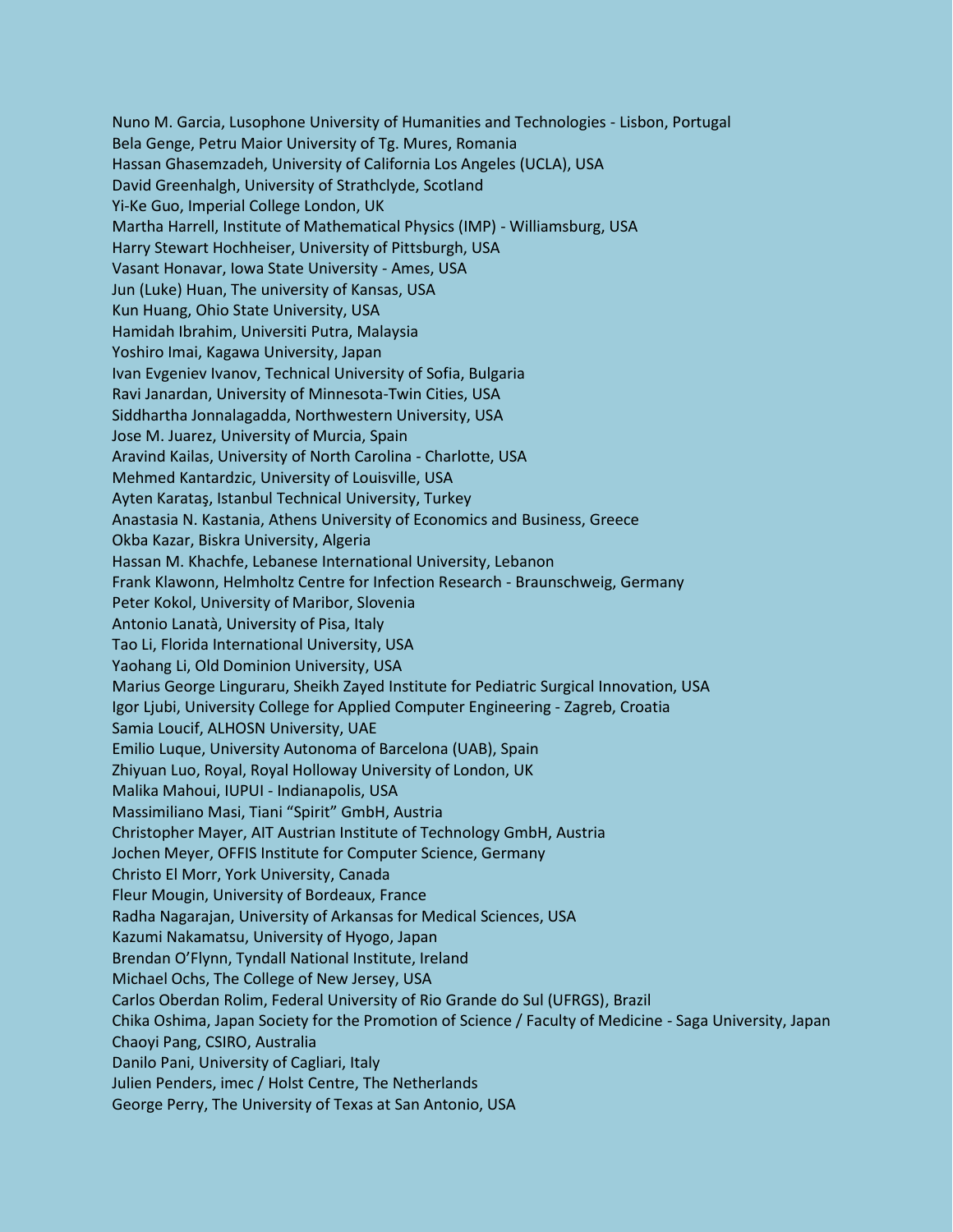Miodrag Potkonjak, University of California - Los Angeles, USA Rosario Pugliese, Universita' di Firenze, Italy David Riaño, Universitat Rovira i Virgili, Spain Carsten Röcker, RWTH Aachen University, Germany Alejandro Rodríguez González, Centre for Biotechnology and Plant Genomics - UPM-INIA, Spain Marcos A. Rodrigues, Sheffield Hallam University, UK Saqib Saeed, Bahria University Islamabad, Pakistan Maytham Safar, Focus Consultancy, Kuwait Antonio J. Salazar E., Institute for Systems and Computer Engineering - Biomedical Research Center, Portugal Abdel-Badeeh M. Salem, Ain Shams University - Cairo, Egypt Nickolas S. Sapidis, University of Western Macedonia, Greece Majid Sarrafzadeh, UCLA, USA Matthieu-P. Schapranow, Hasso Plattner Institute, Germany Bettina Schnor, Potsdam University, Germany Shunji Shimizu, Tokyo University of Science - Suwa, Japan Jatinder Singh, University of Cambridge, UK Miki Sirola, Aalto University, Finland Bin Song, Oracle, Inc., USA Nathalie Souf, Institut de Recherche en Informatique de Toulouse (IRIT), France Daniel Steffen, German Research Center for Artificial Intelligence (DFKI) GmbH - Kaiserslautern, Germany Maria Taboada, University of Santiago de Compostela, Spain Adel Taweel, King's College London, UK Francesco Tiezzi, IMT Institute for Advanced Studies Lucca, Italy Chrisa Tsinaraki, European Union - Joint Research Center (JRC), Italy Alexey Tsymbal, Siemens AG, Germany Hayato Uchida, University of Hyogo, Japan Lorna Uden, Staffordshire University, UK Ugo Vaccaro, University of Salerno, Italy Aristides Vagelatos, Computer Technology Institute and Press "Diophantus", Greece Egon L. van den Broek, TNO Technical Sciences - Delft | University of Twente - Enschede | Radboud University Medical Center Nijmegen - Nijmegen, The Netherlands Jari Veijalainen, University of Jyvaskyla, Finland Pierangelo Veltri, University Magna Graecia of Catanzaro, Italy Brijesh Verma, Central Queensland University, Australia Fei Wang, IBM Almaden Research Center - San Jose, USA Liangjiang Wang, Clemson University - Greenwood, USA Chunhua Weng, Columbia University, USA Hua Xu, Vanderbilt University/School of Medicine, The Netherlands Mingjing Yang, University of Ulster, UK Juan Ye, University of St Andrews, UK Yanbin Yin, University of Georgia, USA Wang Yu-Ping, Tulane University - New Orleans, USA Constantin-Bala Zamfirescu, "Lucian Blaga" Univ. of Sibiu, Romania Erliang Zeng, University of Notre Dame, USA Zhongming Zhao, Vanderbilt University / Medical Center, USA